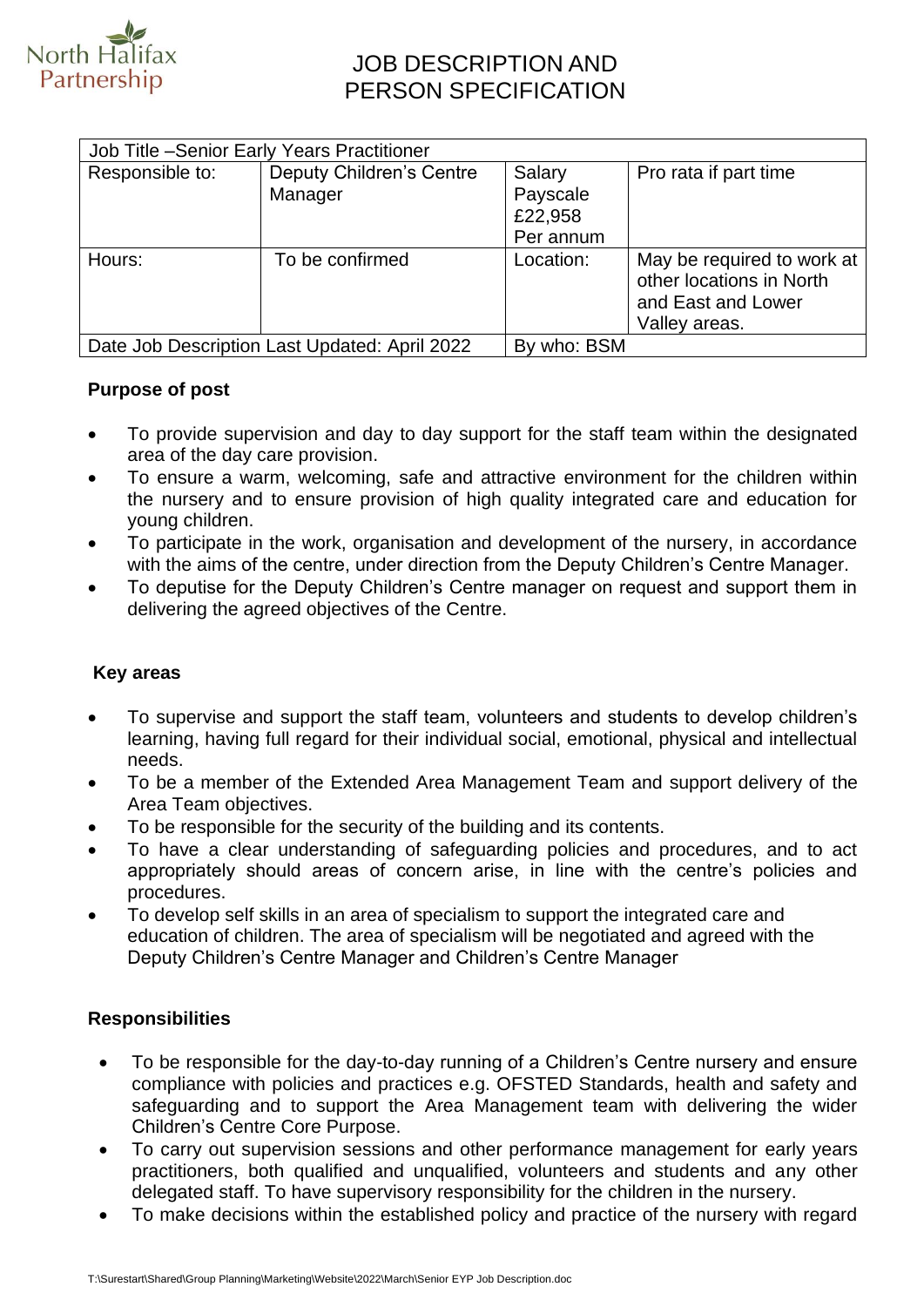to the physical, intellectual and emotional wellbeing of the children.

• To be responsible for the management of the centre resources, as delegated by the Deputy Children's Centre Manager including the management of money and resources within a budget which will be specified.

#### **Main duties**

- The line management of Early Years Practitioners which includes responsibility for performance management, through supervision and appraisal; staff professional development and support; recruitment, selection, discipline and grievance as agreed with Children's Centre Manager.
- To have a clear understanding of Safeguarding Policy, child protection issues and recording requirements and to act promptly should areas of concern arise, in line with children's centre policy and procedures.
- To ensure monitoring of each child's progress through keeping appropriate observation and assessment records, as well as health & safety and fire safety records when required.
- To work in partnership with parents and carers in the care of their children, by encouraging their participation in the centre.
- To offer support, advice and guidance to parents and carers when appropriate.
- To encourage the involvement of the local community.
- To prepare reports that may be required for internal use and for external agencies, as requested.
- To liaise with and support other professional staff involved in meeting the needs of the child.
- To attend and contribute to team meetings, discussions and case conferences as appropriate, and to work with other members of the management team to develop and deliver training sessions for staff members, parents and services users.
- To keep up to date with current legislation and childcare practice, and attend training as required.

#### *Any other duties and responsibilities appropriate and relevant to the post, including:*

- To ensure that the Children's Centre's Equal Opportunities policies are proactively implemented so as to promote inclusion, equality and valuing diversity throughout all aspects of the Children's Centre.
- To perform the duties specified and other duties as required from time to time under the guidance of the Area Management Team or line manager.

To have a clear understanding of safeguarding policies and procedures and to act appropriately should areas of concern arise, in line with the North Halifax Partnership (NHP) policies and procedures.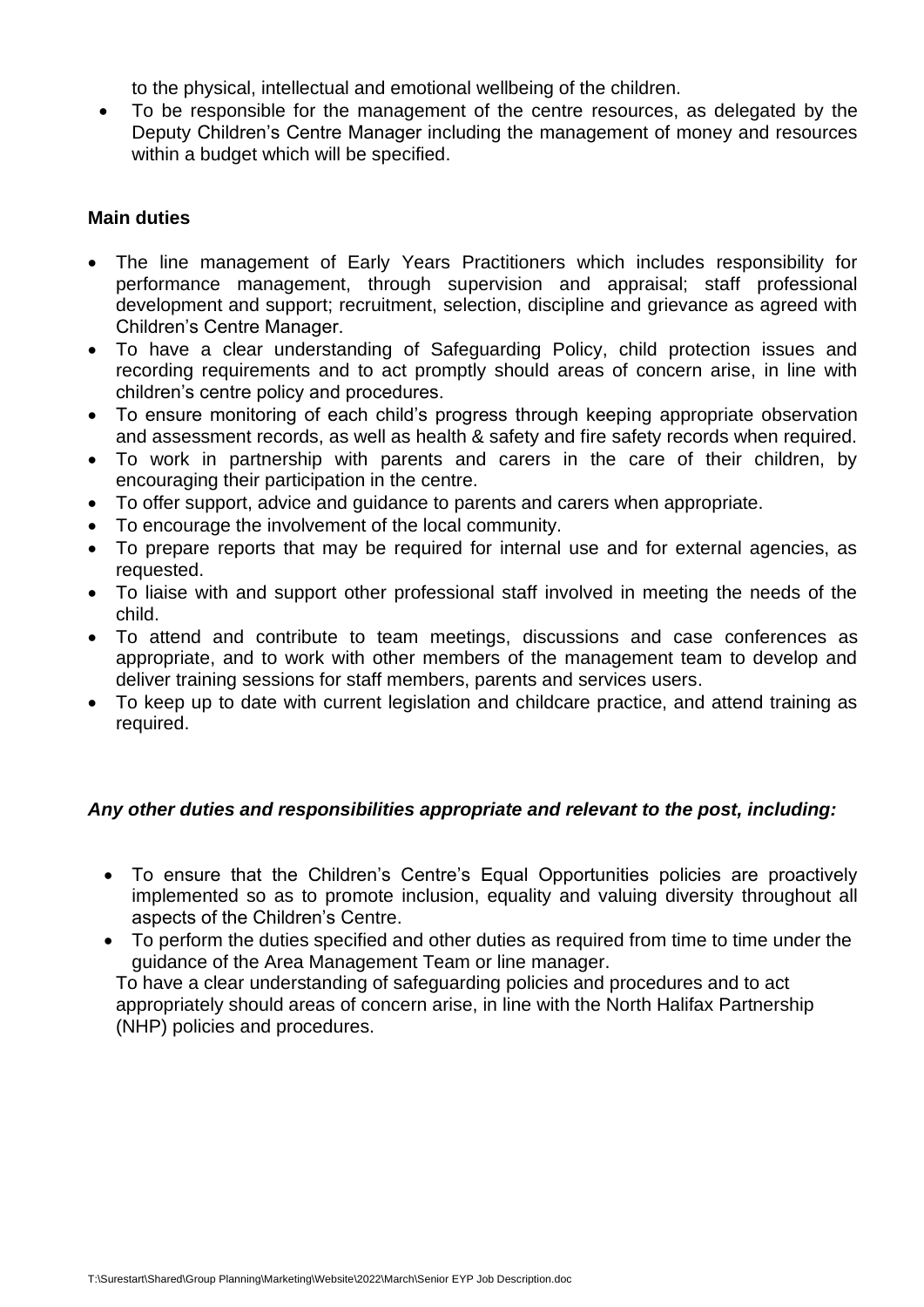

*North Halifax Partnership Ltd is an equal opportunity employer. We are committed to safeguarding and promoting the welfare of children and we expect all staff and volunteers to share this commitment. A disclosure and barring service check is undertaken for all staff – a caution or conviction does not automatically prevent an offer of a job and any issue may be discussed with a prospective employee.*

| <b>POST TITLE:</b>           |                                                                    | <b>Senior Early Years Practitioner</b>                                                                                                                                                                                                                                                                                                                                                                                                                                                |
|------------------------------|--------------------------------------------------------------------|---------------------------------------------------------------------------------------------------------------------------------------------------------------------------------------------------------------------------------------------------------------------------------------------------------------------------------------------------------------------------------------------------------------------------------------------------------------------------------------|
| <b>Criteria</b><br><b>No</b> | <b>Attributes</b>                                                  | <b>Criteria</b>                                                                                                                                                                                                                                                                                                                                                                                                                                                                       |
|                              | <b>Relevant</b><br><b>Experience</b>                               | <b>Essential</b><br>Substantial experience of working within an early years setting.<br>In depth understanding of the developmental needs of babies and young children.<br>Experience of leading on part of the early learning curriculum.<br>Experience of delivering training to small or large groups.<br>Experience of working in partnership with other agencies.<br>Previous supervisory experience.<br><b>Desirable</b><br>• An awareness of the needs of the local community. |
|                              | Education,<br>qualifications<br>and Training<br><b>Attainments</b> | <b>Essential</b><br>A childcare qualification at NVQ3 or equivalent standard (if NNEB must be supported by<br>evidence of continued professional development)<br>GCSE (c or above) in English and Maths or the ability to demonstrate can work to this level.<br>Willingness to undertake relevant training courses to update skills, and demonstrable continued<br>professional development.<br>Experience of delivering training to staff, parents and service users                |